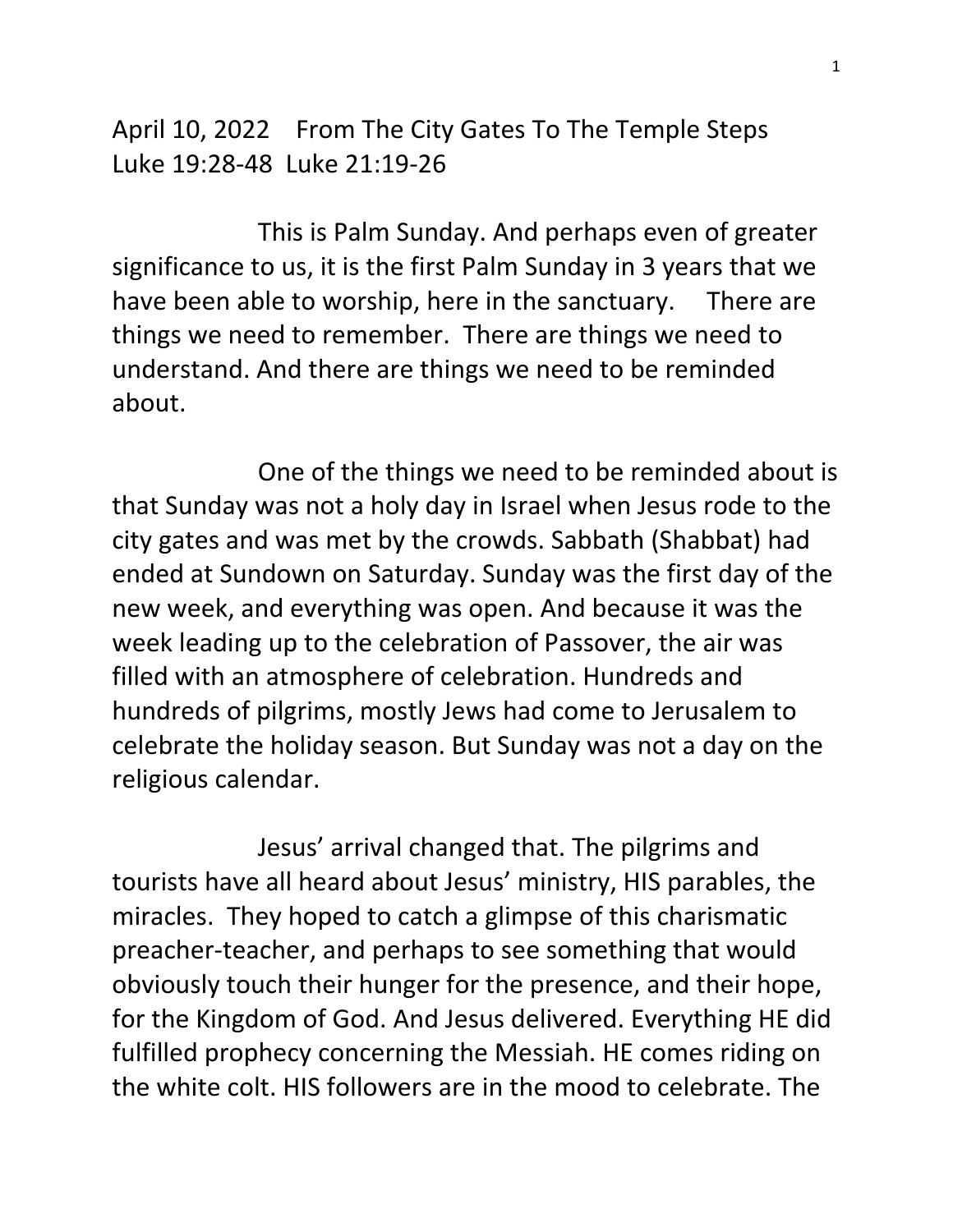crowds rush to see and to participate. If Jesus is the Messiah, they are certain things are going to change.

 The establishment is not impressed! The Romans do not like crowds and what we would call demonstrations. They watch it unfold. They are nervous. Is this a riot in the making? Will Jesus do something that precipitates insurrection? In this past year we have had a glimpse at how such things can and do occur even in our own country.

 The Rabbinical Council, while not comfortable with the Romans and their rule, are just as uncomfortable about Jesus and the enthusiasm HE generates among the crowds. They are nervous because they know and understand the Romans are nervous. They want the peace kept. Their objection to what the disciples are saying and shouting is two fold. They see Jesus as a trouble maker with questionable religious motives. They are not comfortable with HIS popularity among the masses. They urge Jesus to rebuke HIS followers who are shouting about a King who comes in God's name. They know that could set off a powder keg, that would leave blood flowing in the streets. And we know Jesus replied, "If they keep silent, the stones will cry out."

 If we learn nothing else from the Palm Sunday episode at the city gates we should recognize this: Jesus is convinced HE is the Messiah. Jesus is convinced that this is the beginning of the week that will end, with HIS experiencing excruciating physical pain, HIS blood being poured out, HIS life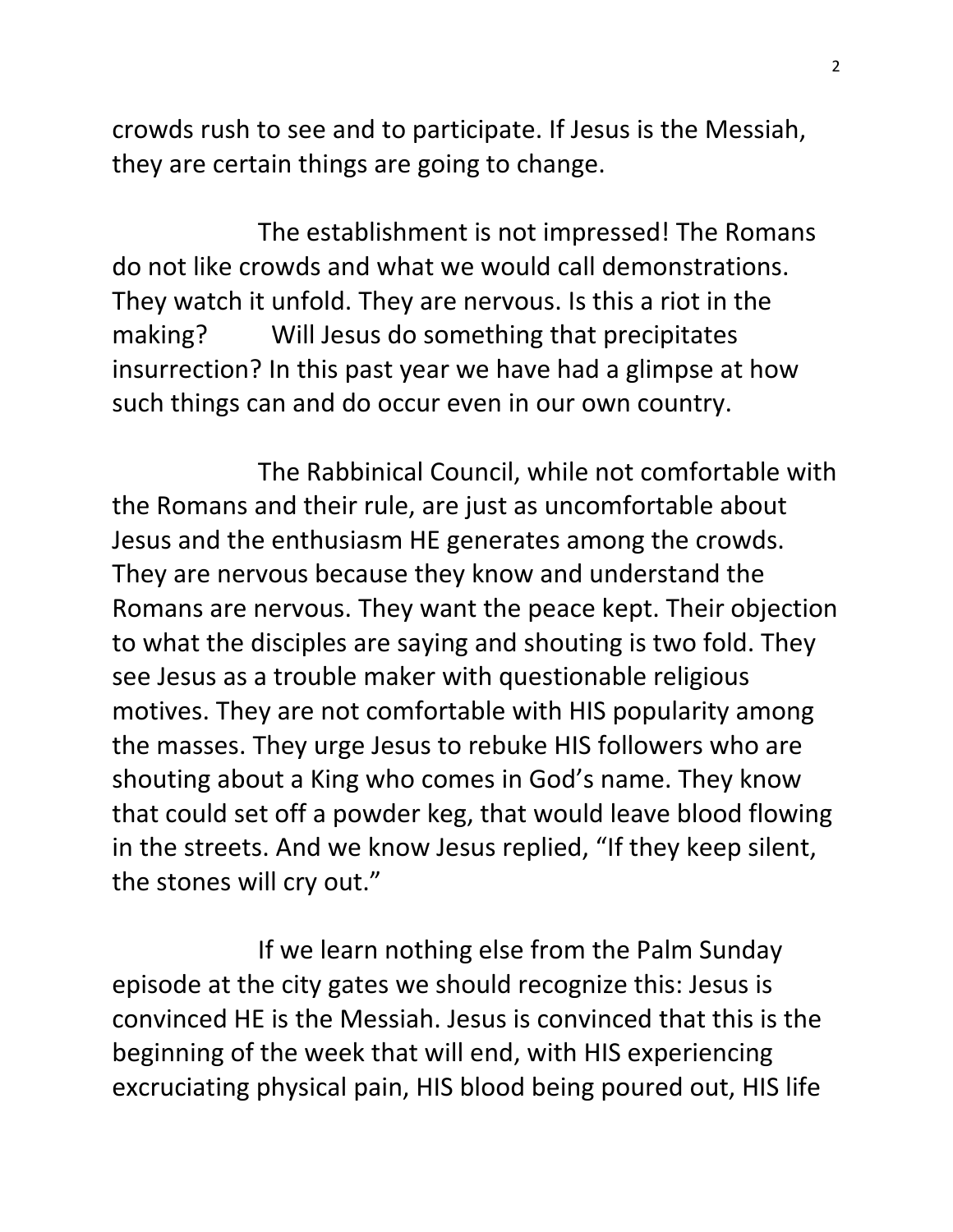being offered up to HIS heavenly Father, for the sins of one and all. HE sees it as inevitable. HE sees it as the reason for HIS existence, HIS coming into the world. And HE so loves us, the crowds that follow HIM, the religious establishment with which HE disagrees about so much, the Romans and the rest of the Gentile world, HE embraces every detail of what is happening, and surrenders HIS body, mind and Spirit, to the service of the Lord God Almighty.

 It is evident to the Council, that Jesus has to be stopped. They try to trap him with questions that Jesus answers with baffling wisdom, that even gains him respect among the ranks of the priests. The question about paying taxes to the secular and clearly foreign authority was clumsy in its attempt to get Jesus to be critical of Rome. He deflects the question with a combination of wit and intelligence that once again reflects the reality, that HE and God are above such quibbling. "Render to Caesar that which is Caesar's, and to God, that which is God's".

 And it is so clearly obvious, Jesus believes the Council has little genuine heartfelt care about doing just that. They seek an accommodation. A compromise. Jesus is the ONE who is dealing with reality. Rome is the governing force. There is no question of that. The question is to whom have the members of the Council given their hearts, their souls, their very lives?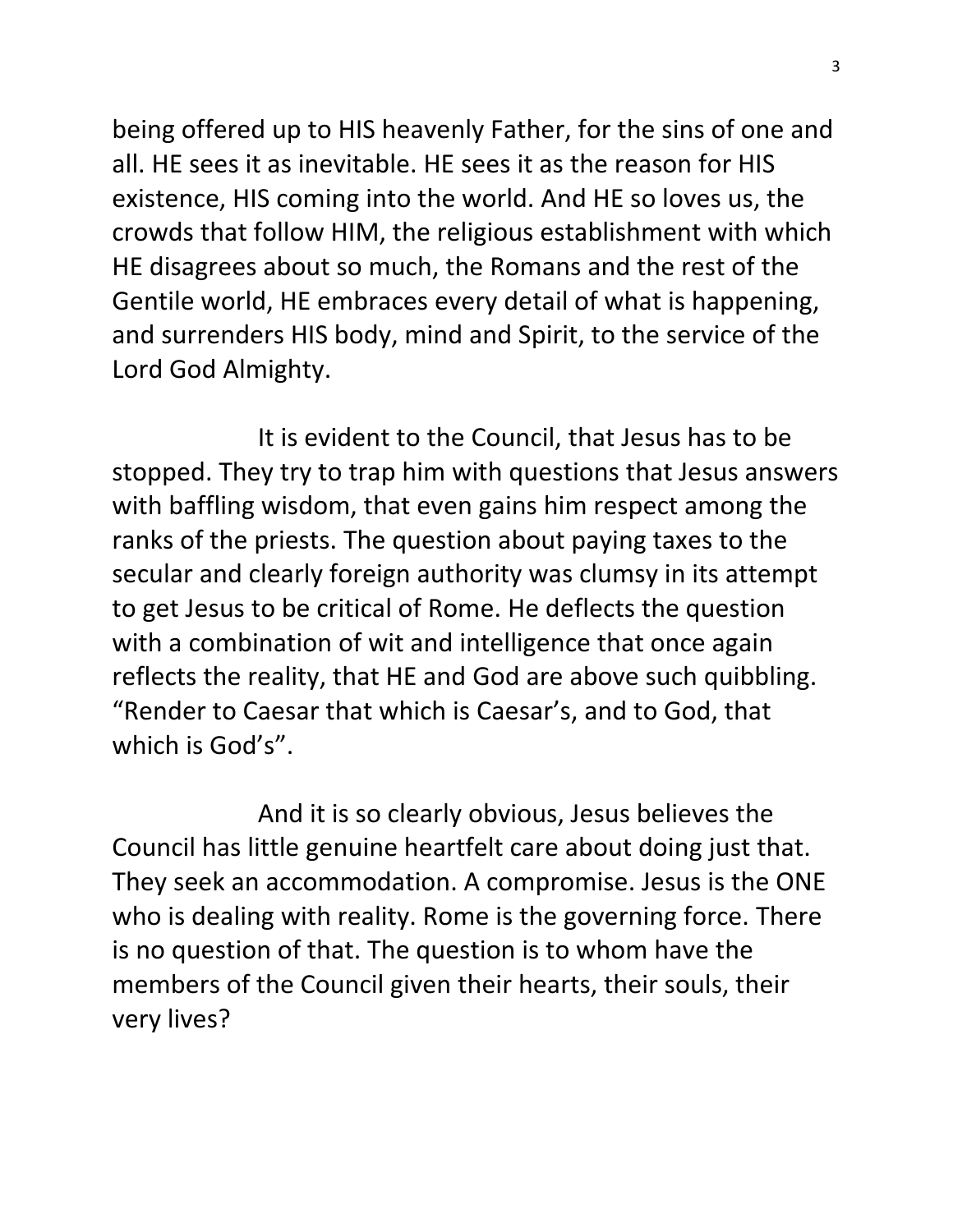It is also obvious the Council has decided that Jesus is expendable. The problem is how to arrest HIM without inciting a riot? The problem is how to take HIM and silence HIM, when the people are so eager to hear HIM? To see HIM?

 Palm Sunday sets the stage for the rest of the week, and everything that follows. Jesus is going to serve God in Jerusalem, in an uncompromising and radical fashion. In one of the great ironies of life, the religious Council will seek to stop HIM. And thereby they will serve the purpose of God, and the people, in a way they never have.

 You see here is the hardest part for us to get our heads around. From Galilee to Jerusalem Jesus has said it time after time. HIS mission in life was to suffer and die to redeem us from sin. This is not the story of a tragedy. The Romans and the Council are not villains, which presumes there should have been another way, a way to keep Jesus from the cross. There is a line in Kelley Mooney's song Hallelujah set to the music of Leonard Cohen. "The holes in his hands and his feet and his side, Now in our hearts we know HE died, to save us from ourselves….Hallelujah!"

 Deep down inside we know we need and needed saving. On Palm Sunday, God's plan to accomplish saving us moves toward the final moment. Jesus does not enjoy it. In fact HE suffers over it before it happens and as well as, in its playing out. How much does HE love us? How much does HE love you? Enough to do it. Caiaphas is not in charge. Judas cannot make a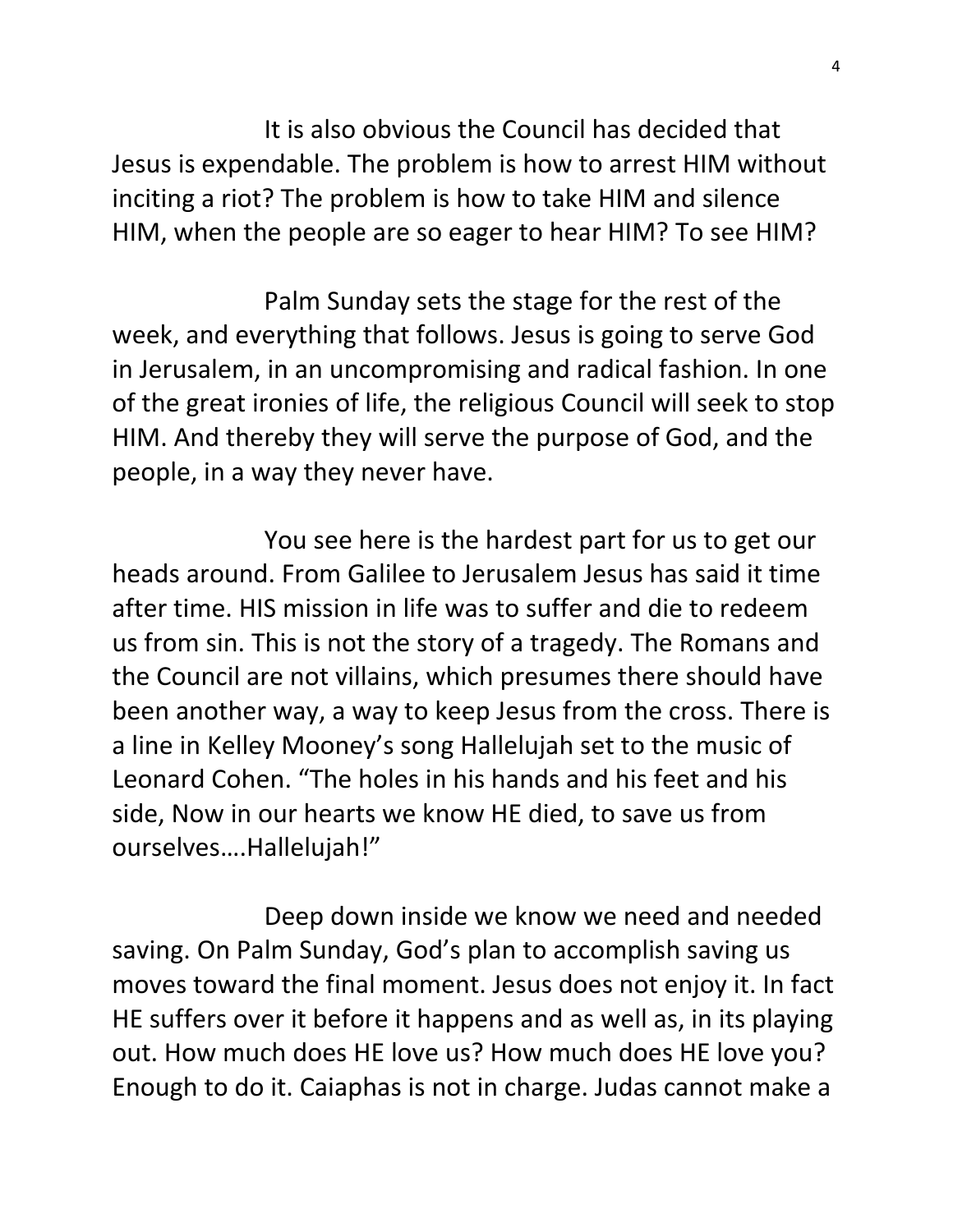profit. Pilate tries in vain to distance himself from the death of one who is innocent.

 We are about to enter HOLY WEEK. On Thursday evening we will have the opportunity to gather and celebrate the Lord's Supper. On Friday we will mark the time, that represents the crucifixion as a matter of history. It happened. And what you have to remember through each of those events…and next Sunday when we celebrate the resurrection…is this: God so loved you, God so loved me, God so loved us all, that HE gave HIS only begotten Son, that whosoever should believe in him, might not perish but have eternal life.

 The Lord God was in charge. Is even in these chaotic times in which we are living where we get to see just how horrible, man can be to man. HE saved and saves us. In spite of our sin. No accommodation. No compromise. Love that will not let us go. HE does the one thing that meets darkness, the tempter, the demons and sweeps them back into the hole from which they came, to corrupt and steal souls. God loves you. Jesus redeems you. God, present in our world, got it done. The cross marks the place. And the cross of Jesus marks the time. Forever.

## Let us pray;

 Heavenly Father, our minds spin at the cost of our redemption. Our human nature wants to blame someone for an injustice, that HE who was innocent should have to suffer, and even die. Help us to recognize, because we find it hard to